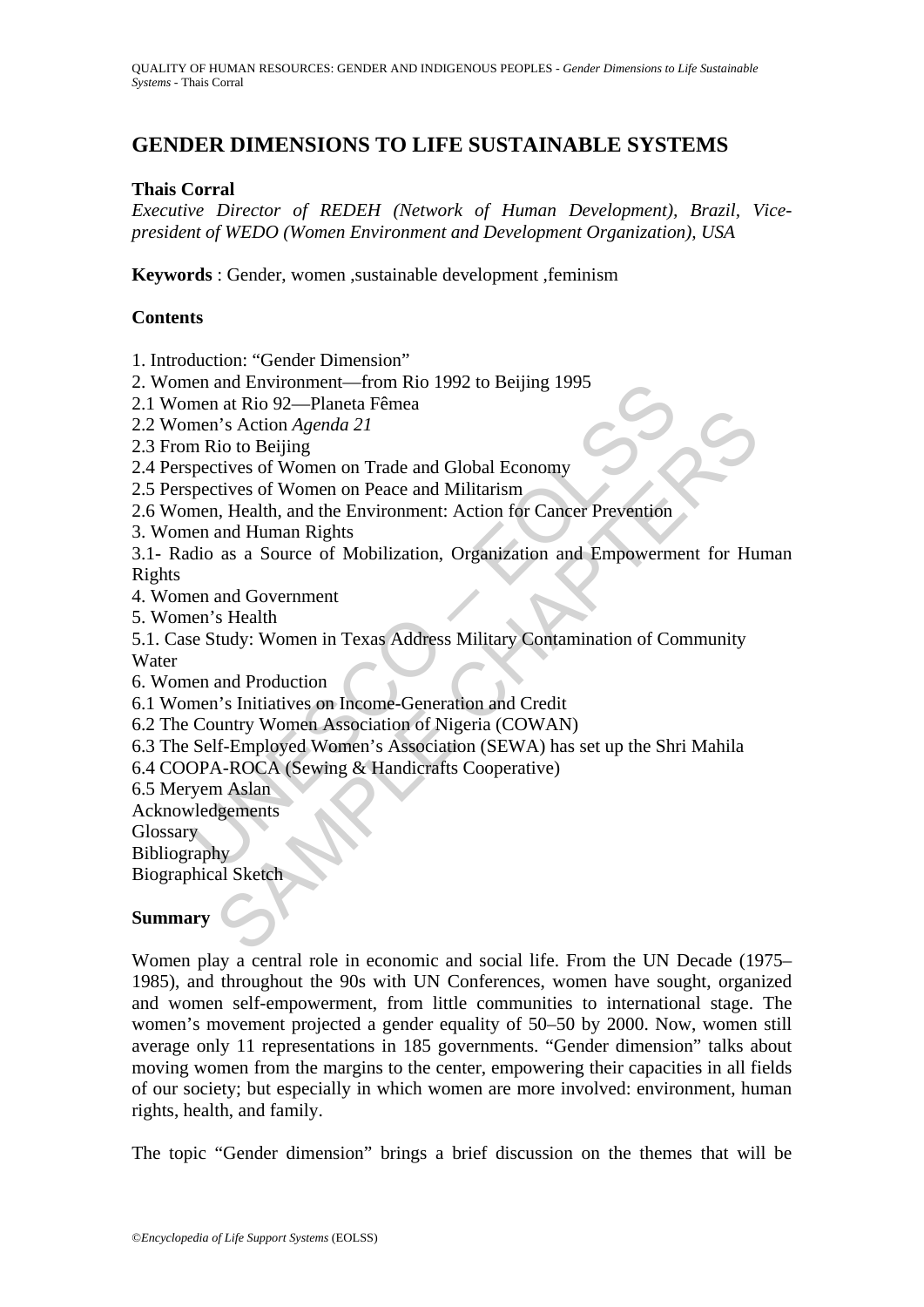treated by the authors in specific papers: the relation of gender with environment, human rights, health, and family, showing women not in a position on the paradigm of "victim hood," but on the paradigm of social agents that still suffer with fundamental concepts of social order that don't take better account of women's lives.

Data from all over the world were researched and are presented. In each theme, efforts and experiences are described in order to give examples to theory. Experiences are analyzed beyond gender perspective and sustainable development.

#### **1. Introduction: "Gender Dimension"**

The women's movement that emerged in the 60s made very specific demands: equal civil rights, women's rights to control their own sexuality, the right to autonomy. Although women organize into a movement geared to draw attention to specific rights, their political action has embraced other causes that clamor for radical changes in the values that underpin our society.

ment showement una emergeu in the toss made very spectrate that there is movement that energet in the town sexuality, the right showem organize into a movement geared to draw attention to litical action has embraced other where or expection and environment stated to developing 1995<br>on of women organize into a movement geared to draw attention to specific riginal action has embraced other causes that clamor for radical changes in<br>underpin ou Unbelievable changes have occurred in lifestyles and the status of millions of women, and everywhere, in the developing nations as well as in the industrialized super-power nations, women are organizing to transform their societies. Although women still are the majority of the poor and illiterate in all countries, many have remarkable progress, and others are on the way. But millions remain ghettoized in cultures dominated by patriarchal and fundamentalist religious values.

Gender dimension means not just looking at what have been named "women's issues"—like a marginal sphere—but rather moving women from the margins to the center by questioning the most fundamental concepts of our social order so that they take better account of women's lives.

The approach we have tried to develop in this topic focus on the new experiences and facts that show a protagonism and leadership of women in every field. We believe that the processes of engendering different dimensions of societies will depend upon women's capacity for shaping new consensus, which will transform the present paradigm of social, economic, and spiritual development.

### **2. Women and Environment—from Rio 1992 to Beijing 1995**

The question of women and environment started to be incorporated as such in the women's struggles during the 90s, after more than one decade of advocacy for equality in different spheres of human life. During the 70s, at the boost of the feminist movement, it was important for women to call attention to the fact that women's bodies; as well as women's lives were in different classes.

Women come into the global debate on environment from a broad range of entry points. Their contribution may take the form of collecting garbage for recycling; like women from the city of Porto Alegre or to fight exploitative logging in the Amazon Region by developing extra-activist activities as an alternative in Brazil or the innovative Citizen's Clearinghouse that organized against hazardous waste in the Western United States. In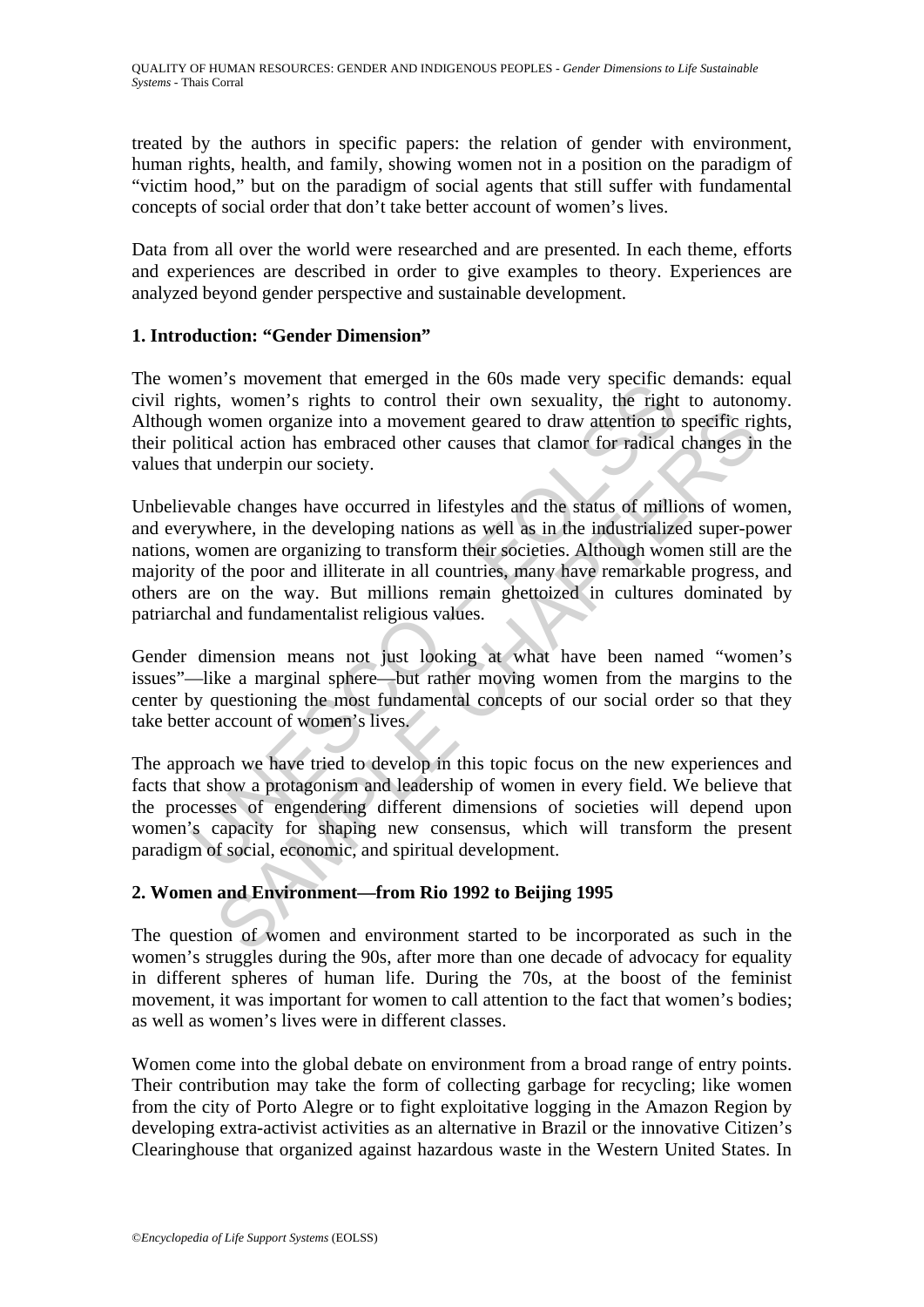different countries, women have adhered to Women in Black Action, which was initiated by the Palestinian and Israeli women in Haifa, and, which now has become a worldwide movement of women against nuclear tests, violence, and for peace.

Women grow about half the world's food. In Africa they produce most of the food their families consume, while in Asia, and Latin America, women carry out key stages of producing and processing crops, and are the main producers of vegetables, poultry, and livestock for the household. Women's knowledge of local soil conditions, growing cycles, and other environmental aspects make them key in conservation. In India a huge movement gathering peasant women have been boycotting the market of genetically engineered seeds by maintaining seed banks on which local crops depend. They claim that the appropriation of seeds and food by trans-national corporations will deprive local food growers exposing consumers to health risks concerning the new products.

appropriation of seeds and food by dans-hadional corporations whowers exposing consumers to health risks concerning the new process are food to the Scott have also the primary responsibility for gathering from forest areas the South have also the primary responsibility for gathering fuel, food, in forcest areas; and for collecting and managing water. Women's tradition in forest areas; and for collecting and managing water. Women's tradition, Women of the South have also the primary responsibility for gathering fuel, food, and fodder from forest areas; and for collecting and managing water. Women's traditional use of these natural resources has generally ensured their availability for future use. This perspective, born of everyday experience, differs from the priorities laid out by environmental groups. As a Woman from Fiji Island stated, ozone depletion or global warming are features that look very far from the reality of mothers that see their children dying from drinking contaminated water.

The reality is that women often bear the worst consequences of industrial logging, commercial fishing, intensive pesticide agriculture, toxic dumping, nuclear testing, and other activities that ignore the principle of sustainability. If the water is contaminated or large tracts of forests destroyed or huge dams built, or technology displaces manpower, women are who have to cope with the increased difficulties of day-to-day survival for their families.

This recognition has given women the power force of demanding an equal voice in the "fate of the earth" and for the last two decades women have been bringing their unique life experiences, concerns, perspectives, and holistic analyses into the processes through which the United Nations, governments, international finance, transnational corporations, public, and private institutions shape policies.

The global women's environment movement had a starting point on two major United Nations actions. The UN Commission "Our Common Future"—linking the environmental crisis to unsustainable development and financial practices that were worsening North–South inequities, women and children being the majority of the world's poor and illiterates. And the Earth Summit, the UN Conference on Environment and Development (UNCED), result of a General Assembly mandate.

### **2.1 Women at Rio 92—Planeta Fêmea**

Women in preparation for the UN Conference have organized two events addressing the linkages between the global ecological and social crisis. Sponsored by the UN Environment Programme and organized by the Worldwide Network with the Global Assembly of Women and the Environment, in November 1991 brought together in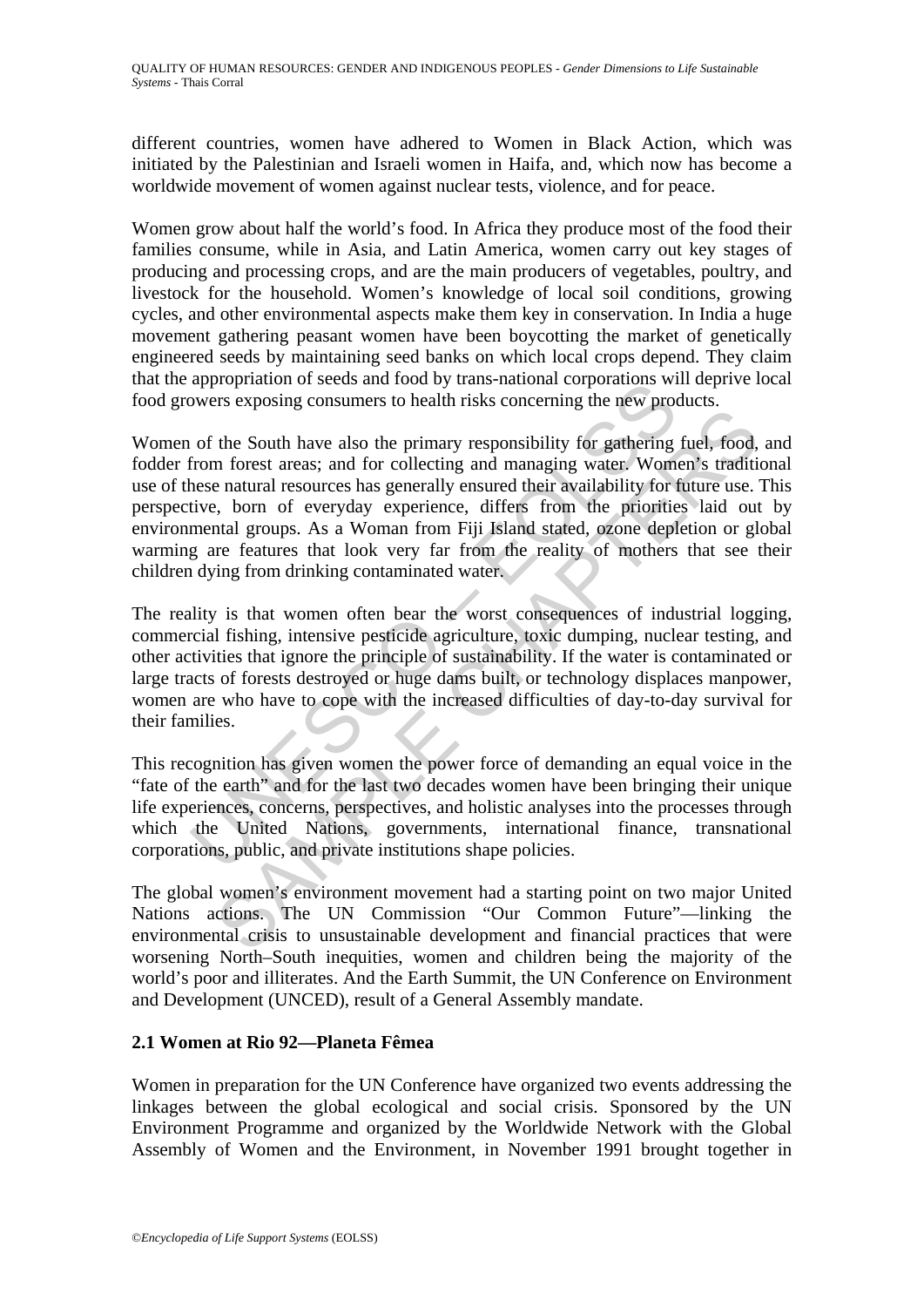Miami, Florida, more than 200 women who represented environmental "success stories," grassroots initiatives that demonstrated that women were effective environmental leaders in solving a variety of problems in every region of the world. Their stories were considered visible, sustainable, affordable, and replicable.

Immediately following the Assembly, the Women's Environment & Development Organization (WEDO) held the first World Women's Congress for a Healthy Planet, which featured dozens of workshops and a tribunal of five women judges taking testimony from 15 women experts who presented documented analyses of how the environment–*development* crisis affected and involved women. Attended by 1500 women from 83 countries, the Congress aimed to bring women's perspectives into the discussions and drafting of UNCED's *Agenda 21*, and other official documents. Congress participants formulated and unanimously adopted their own agenda.

At the first major NGO Forum ever organized at an UN Conference in 1992, during UNCED in Rio de Janeiro women's organizations—ranging from community groups to international networks—brought their unique life experiences, concerns, perspectives, and holistic analyses in a very sound and colorful tent, The PLANETA FEMEA. International women's environment networks were responsible for put an actionoriented program based on the platform of the Women's Action *Agenda 21*.

### **2.2 Women's Action** *Agenda 21*

ons and uraning of ONCED's Agenaar 21, and other oricins<br>sparticipants formulated and unanimously adopted their own age<br>first major NGO Forum ever organizations—ranging from comm<br>ional networks—brought their unique life ex Interior NGO Forum ever organized at an UN Conference in 1992, due and Nicola Baneiro women's organizations—ranging from community group<br>all networks—brought their unique life experiences, concerns, perspectic analyses in The Women's Action Agenda made recommendations on practical steps that could be taken by the UN, by Governments, industry, and NGOs on a host of linked issues such as land rights and credit for women, foreign debt and trade, poverty, women's health; and sexual and reproductive rights, bio-diversity and biotechnology, nuclear and alternative energy, environment ethics, and use of women's consumer power to protect the environment, and democratic rights.

The first item on the Action Agenda "Democratic Rights, Diversity, and Solidarity" highlights a code of practice that has shaped the women's movement. For women, only a society founded on the values of solidarity and diversity can right the wrongs and injustices that taint the world in which we live.

Women are proposing a code of environmental ethics and accountability based on principles of cooperation rather than competition, "which acknowledges the responsibility that accompanies power and is owed to future generations". They are critical of the current system, "the barren instruments (systems of national accounts) on which all major economic and environment decisions are made" and suggest that "governments agree to a timetable for implementation of full costs of accounting that includes environmental social costs—and assigns full value to women's labor in national accounting systems, and in calculation of subsidies and incentives in international trade".

Women have always been a majority in the organized pacifist movement. They lead most of the movements for the improvement of quality of life that combat disposal of toxic materials, transport, and resource use. In their *Action Agenda 21* they urged "an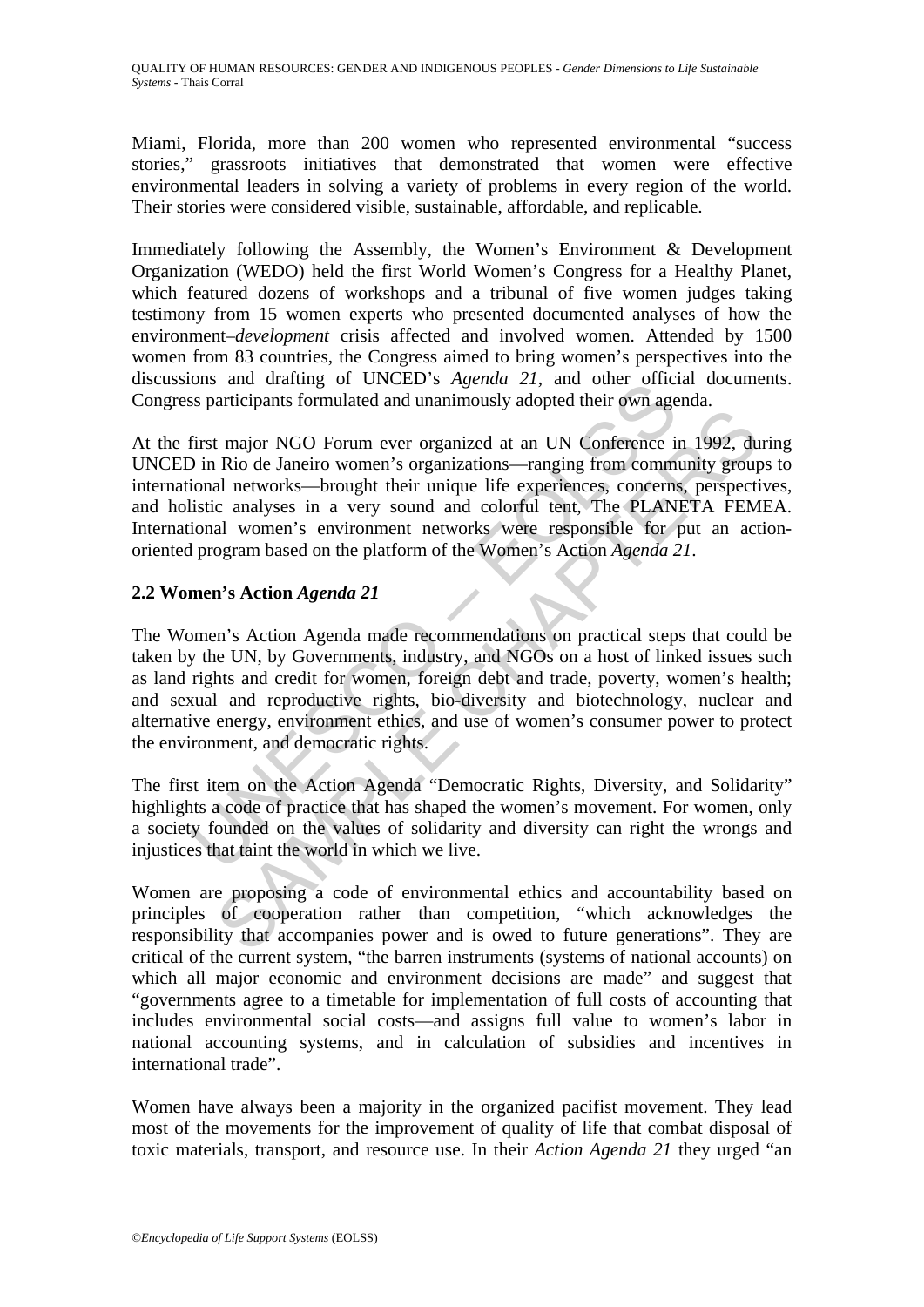immediate 50 percent reduction in military spending, with the money saved reallocated to socially useful and environmentally friendly purposes". Pragmatically, they proposed that "armies be used as environmental protection corps to monitor and repair damage to natural systems, including clean-up of war zones, military bases, and surrounding areas, and to be available to assist citizens in times of natural and man-made disasters".

Women also took a clear stand on the foreign debt and the rules of international trade, "rejecting the structural adjustment policies (SAPs) that shift the responsibilities of basic social services from governments to women without compensation or assistance".

In areas where women represent a majority of the labor force, their lives are particularly damaged by environmental destruction. The item "Women, Poverty, Land Rights, Food Security, and Credit" on the *Action Agenda 21* calls on "UN, governments, and nongovernmental organizations to cease discriminatory practices that limit women's access to land and other resources, to increase allocation of resources that enhance food security; and to provide appropriate technologies to reduce women's work".

To prenominate desturation. The mean women, Foverty, Land Credit" on the Action Agenda 21 calls on "UN, governmental organizations to cease discriminatory practices that limit wand other resources, to increase allocation o and organizations to cease discriminatory practices that limit women's accounted organizations to cease discriminatory practices that limit women's account of the resources, to increase allocation of resources that enhance The topic of "Population and the Environment" was one of those most debated by women during UNCED, where Planeta FEMEA was responsible for coordinating the Population and Environment NGO Treaty. Women objected to insinuations that population pressure is the chief cause of environmental degradation and submitted that the true causes of the problem are "industrial and military pollutants, toxic wastes, and economic systems that exploit; and misuse nature and people". The women's point of view also has implications for bio-diversity and biotechnology, nuclear power and alternative energy, science, and technology transfer.

The *Agenda 21* drawn up in Miami stresses one point in particular, which guides women's action—their power as consumers. "Aware that the power of the consumer is decisive in industrial planning and production, we will engage in campaigns supporting investment in environmentally sound productive activities; and encourage initiatives to reduce fossil fuel energy use, over consumption and wastes".

The Action Agenda also recommended practical measures that the UN, other international agencies and institutions, governments, industry, and non-governmental organizations (NGOs) could take as a way of making women accountable.

Besides the *Women's Action Agenda 21*, in the context of the Rio 92 Global Forum, three major NGO Treaties have had the full input and participation of women in their elaboration. The treaties sought to replicate the conventions and agreements that governments made among them. It was an alternative way of posing questions and issues that have also been elaborated by the governments. The Treaty On Environmental Education For Sustainable Societies And Global Responsibility, the Treaty On Consumption And Lifestyle, and the Treaty On Population And Environment had special input of women.

# **2.3 From Rio to Beijing**

Since Miami, feminist analysis as reflected in the *Women's Action Agenda 21* has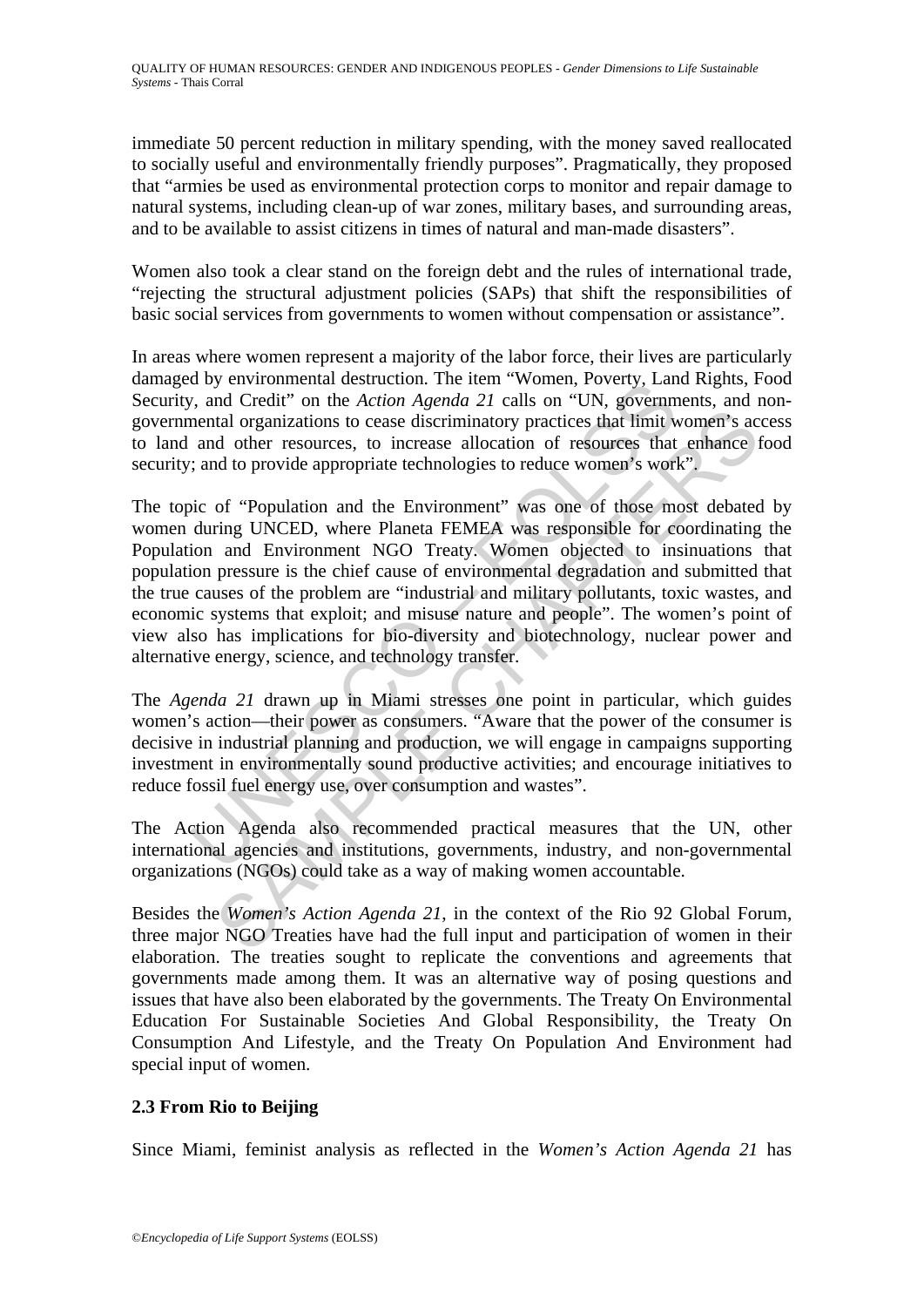informed the advocacy work of thousands of women from every region of the world, who have met and strategized in caucuses throughout preparatory processes, and at numerous official UN conferences and implementation meetings.

The Women's Caucus and the advocacy methodology developed during the 1991–1992 UNCED process were key to incorporating 120 recommendations and a whole chapter—*The Role Of Women In Sustainable Development*—into the official *UNCED Agenda 21* approved at the Rio Earth Summit. It has proved to be so effective and popular that WEDO continued to organize Women's Caucuses during the preparatory meetings for the 1994 Sustainable Development of Small Islands Developing States Conference (SIDS), 1994 International Conference on Population and Development (ICPD), the 1995 World Summit on Social Development (Social Summit), and the 1995 Fourth World Conference on Women.

World Conference on Women.<br>
Set the Fourth UN World Conference on Women, in unprecedented<br>
en attending preparatory meetings, the official Conference, and th<br>
0.000 women were present in Huairou, where the parallel Forum t Intending preparators whomen, in unprecedented numbers<br>attending preparatory meetings, the official Conference, and the NGO For<br>attending preparatory meetings, the official Conference, and the NGO For<br>an and environment ev Towards the Fourth UN World Conference on Women, in unprecedented numbers they have been attending preparatory meetings, the official Conference, and the NGO Forum. Up to 30 000 women were present in Huairou, where the parallel Forum took place. The women and environment events were concentrated at the Second World Women's Congress for a Healthy Planet, organized by WEDO and the Daughters Of The Earth: The Environment And Development Collaborative Web, an effort of 80 organizations from every region of the world and the Once and Future Pavilion, that made visible women's participation in, and contribution to, a broad spectrum of science and technology activities.

Daughters of the Earth: the Environment and Development Collaborative Web at the NGO Forum in Beijing. The Second World Women's Congress opened the web by reviewing what women have accomplished in the last four years and what still remains to be done in the face of conflict, violence, environmental degradation, poverty, sexual exploitation, rising fundamentalism, lack of political power, and a global economic system that subordinates human well-being to growth.

Four women honorable judges have listened to witness testimonies from different regions on a range of issues and activism, which reveals the struggles of women for environment and social justice. Here are some of the statements made, published in *News and Views*, December 1995 issue:

"As 1/10th of the world's population, Chinese women are a vital force for environment protection. In the (nearly) three years since the first World Women's Congress for a Healthy Planet, 30 million Chinese women planted 2.1 billion trees". (Wang Shuxian, Vice-President, All China Women's Federation).

"As habitat and resource bases disappear, many rural and Indigenous communities are becoming environmental refugees. If they enter the waged labor market, they tend to do so at the bottom. Women are caught in a double bind: exposed to new vulnerabilities and dependencies, while still obliged to fulfill existing responsibilities as care givers of the communities". (Marta Benavides, El Salvador, Instituto Internacional para la Cooperación de los Pueblos).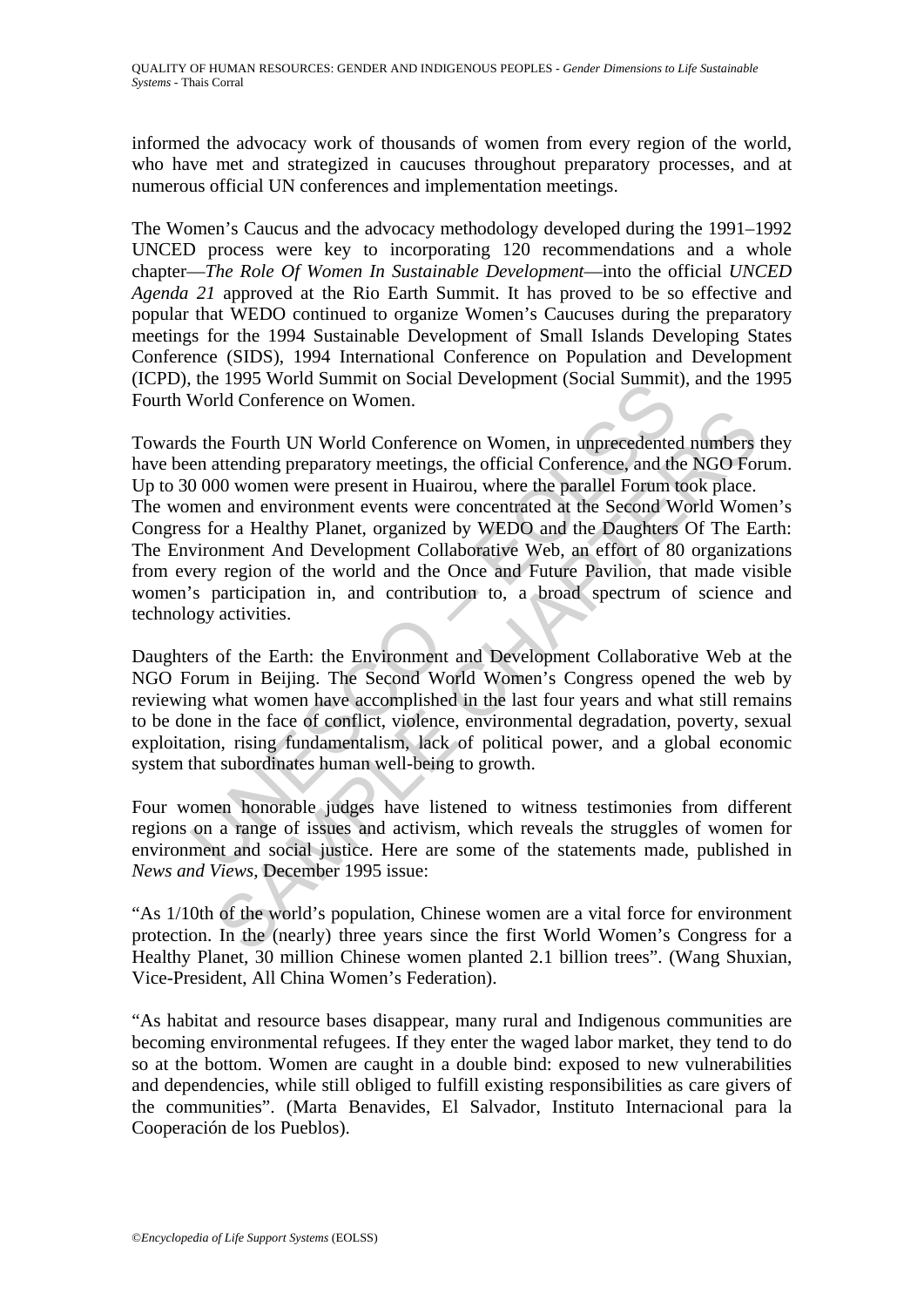"As consumers and investors, we women have the power and the leverage to change corporate behavior. Today, corporate social responsibility is discussed in the most conservative of forums. Companies will increasingly devote efforts to addressing social and environmental concerns—if consumers and investors keep the pressure on". (Alice Tepper Marlin, President Council on Economic Priorities).

"Population programs are virtually a condition for debt relief and loans. There's a link between structural adjustment programs and women's reproductive health; the links are lack of water, housing, and other basic needs. The world needs values, a global ethic, which should be allowed to permeate culture, politics, trade, religion, and philosophy. Without such an ethic, the age-old power game, materialism and individualism will take over". (Adeltoun Ilumoka, Empowerment and Action Research Center).

Adenoun numoka, Empowerment and Action Research Center).<br>
Early missionaries for this global ethic: men and women who I<br>
compassion, tolerance, solidarity, and non-violence should be see<br>
era of missionaries who imposed va missionaries for this global ethic: men and women who live it. Act<br>mpassion, tolerance, solidarity, and non-violence should be seen, not lect<br>of missionaries who imposed values they do not subscribe to themselve<br>are a very "We need missionaries for this global ethic: men and women who live it. Acts of charity, compassion, tolerance, solidarity, and non-violence should be seen, not lectured on. The era of missionaries who imposed values they do not subscribe to themselves is over. We have a very important role to play as living examples of what we teach and believe in. That is partly what we have been doing since Miami. That is what we shall continue to do after Beijing. We must continue to lead the way. In our midst are many men who share that intrinsic goodness. We are, therefore, not all alone. We are already a multitude". (Wangari Mathaai, Green Belt Movement).

"The principles of human rights should be extended to protect all people from risks to life or health arising from environmental damage, hazardous waste disposal; and air, water or land pollution, whether form private acts or the acts of Governments". (Rosalie Bertell, International Institute of Concern for Public Health).

The Web focused on women's action, both in the North and South, on some of the most critical issues for the twenty-first century: trade and the global economy; technology and communications; new militarism and new peace movements; health and healing; women's resistance strategies, sustainable alternatives; and sustainable consumption and livelihoods. Also part of the WEB collaborative event, were the culminating of the 180 days/180 ways Women's Action Campaign, and a dialogue with senior officials of the major international environment and development agencies.

# **2.4 Perspectives of Women on Trade and Global Economy**

In developing countries, women bear the heaviest burden of structural adjustment policies; they are excluded from basic services and from the mainstream. Global freetrade regimes present new challenges to women. Of the top 100 economies in the world, more than 60% are not countries, they're corporations. Internationally, trans-national corporations (TNCs) operate largely in the absence of global governance and democratic political structures.

At the Web in Beijing, women put together a series of primers oriented to understand the impact of global economy on women and the environment. On highlighting codes of conduct on democratic global governance for trans-national corporations a series of actions were also proposed.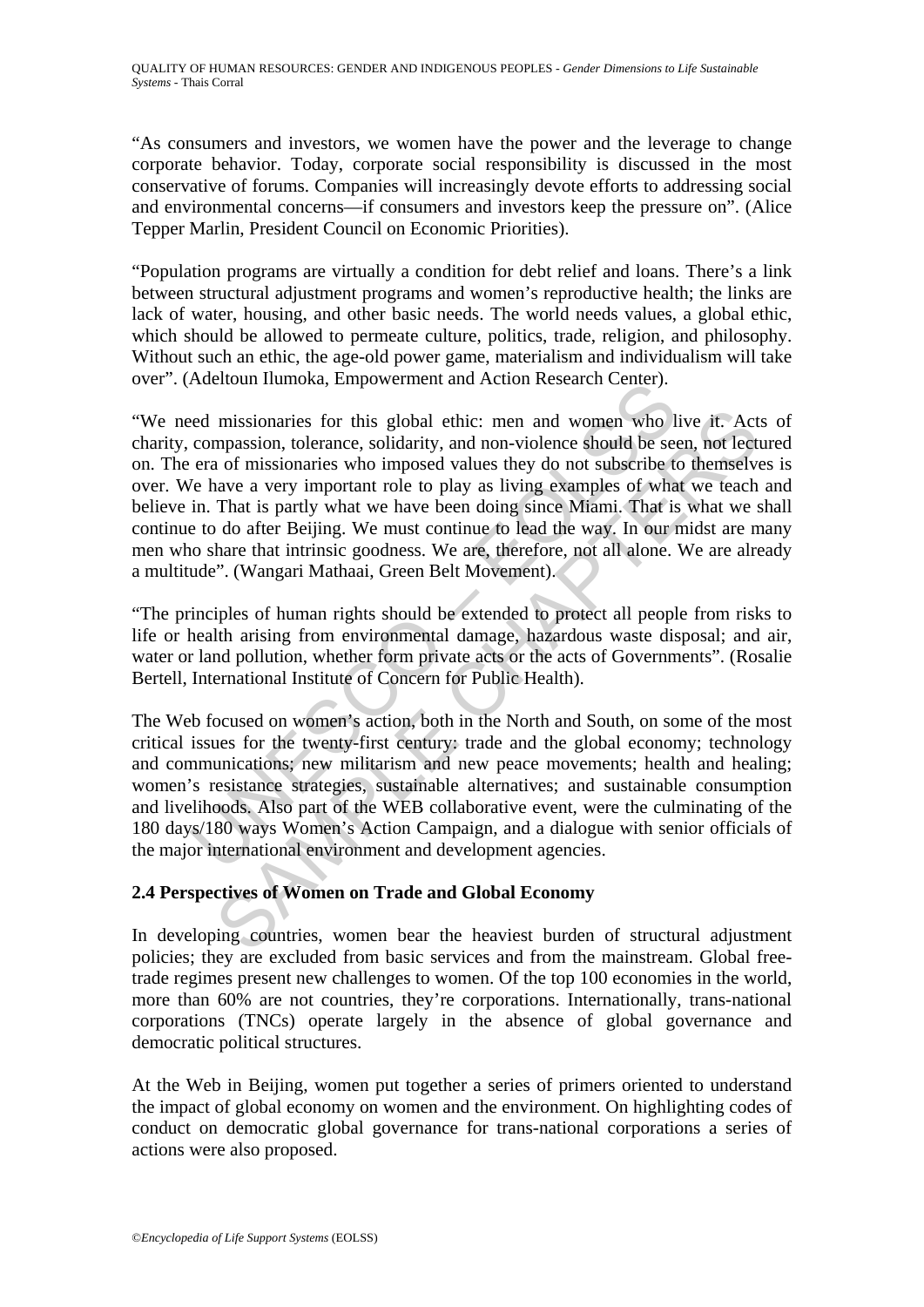The impact of the global economy is also seen on food production, an activity that concentrates large numbers of women. Instead of a local community effort, agriculture is now a highly profitable commercial enterprise engaging some 15% of all world trade exports. Many countries, especially the least developed countries, have become net food-importing nations—meaning their people cannot eat without access to foreign foods.

The perspectives and position of peasant women of the South have therefore come into direct collision with the perspectives and power of men who control global institutions.

According to Vandana Shiva, gender analysis in a period of globalization therefore needs to make two major shifts:

Firstly, "Since globalization is primarily a removal of national barriers to trade and investment, gender analysis needs to move from the exclusively domestic paradigm; (either limited to the household or to the country) and needs to understand gender relations between actors globally.

In a betwo major shifts:<br>
"Since globalization is primarily a removal of national barrier<br>
"Since globalization is primarily a removal of national barrier<br>
ent, gender analysis needs to move from the exclusively dome<br>
limi ince globalization is primarily a removal of national barriers to trade<br>tied to the analysis needs to move from the exclusively domestic paradi<br>tied to the household or to the country) and needs to understand get<br>extern ac Secondly, gender analysis needs to move from the impact and victim-hood paradigm to a structural and transformative paradigm. Most gender analysis gets limited to how the global economy impacts on women. However, global financial, trade, and corporate institutions have differential impact on men and women, rich and poor, because they are gendered institutions and structures. They are institutions dominated and controlled by men, especially men from the rich G-7 countries, and being shaped by a particular gender, class and race of humans. Gender analysis of globalization therefore cannot limit itself to impact on women but needs to take into account the patriarchal basis of paradigms, processes, policies, and projects of global economic structures. It needs to take into account how women's concerns, priorities and perceptions are excluded in how the economy is defined".

TO ACCESS ALL THE **22 PAGES** OF THIS CHAPTER, Visit: http://www.eolss.net/Eolss-sampleAllChapter.aspx

#### **Bibliography**

- - -

Corral T., and Darcy Oliveira R. de (eds.) (1992). *Terra Femina*, pp. 23-32. Rio de Janeiro: IDAC, REDEH. [This book gathers contributions of academics and activists in relation to different dimension of women and sustainability. The book was published in the process of the UNCED (United Nations Conference on Environment and Development/Earth Summit). The aim was to mobilize the public opinion sharing women's perspectives.]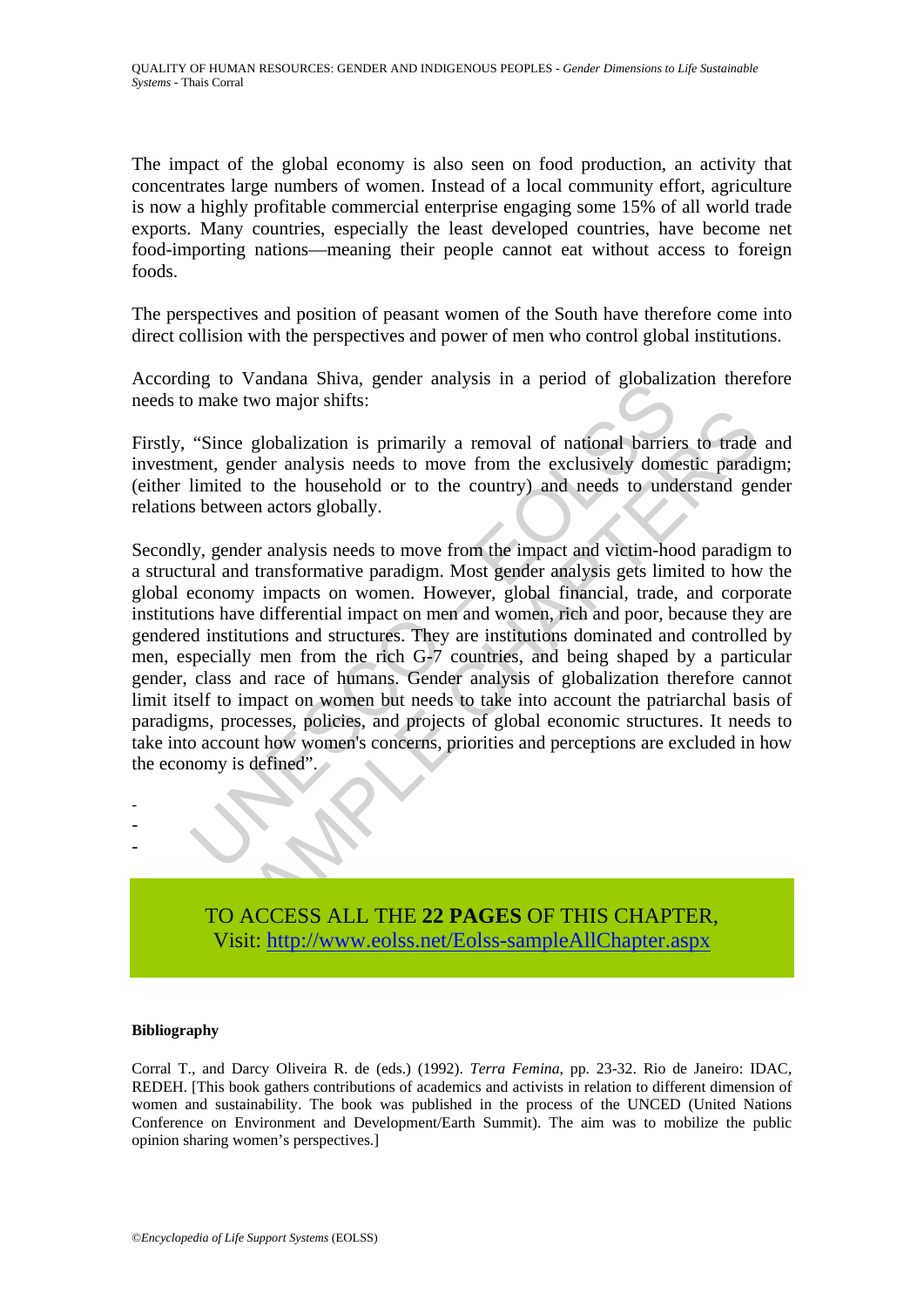IPAC Steering Committee (1991). *World Women's Congress for a Healthy Planet*. Official Report 52 pp. [The World Women's Congress for a Healthy Planet gathered 1500 women from 83 countries. The Congress has issued a very important document: the *Women's Action Agenda 21*. It was the origin of a very important movement that over the UN Conferences has introduced women's perspectives on global issues.]

Kelber M. (1994). *Women and Government, New Ways to Political Power*. CT, USA: Praeger Publishers (A Women USA Fund Study), pp. 2-59. [The book tells how women around the world won the vote and are winning public office in increasing numbers. The book presents surprising facts, figures, and creative ideas about how women can win greater political power. It offers a global vision in which women presidents, prime ministers, parliamentarians, and mayors are no longer oddities, but indispensable to the practice of democracy.]

UNEP (United Nations Environment Programme) (1992). *Global Assembly of Women and the Environment "Partners in Life*". Official Report, pp. 123-254. [The Conference gathered a series of examples of best practices on issues of women and environment from all over the world. The process of gathering the practices was unique and lasted over two years, providing a rich array of examples on how women protect life support systems.]

of best practices on issues of women and environment from all over the wort<br>the practices was unique and lasted over two years, providing a rich array of<br>ortect life support systems.]<br>(Curited Nations Fund for Women) (199 UNIFEM (United Nations Fund for Women) (1992). Agenda 21: an easy reference to the specific recommendations on women*. Action For Agenda 21,* pp. 1-28. New York: UNIFEM. [The creative work that women from all over the world over the UNCED process has had as a result 120 specific recommendation and an entire chapter in the official *Agenda 21*, the Platform of Action for Sustainable Development. UNIFEM published an easy reference of those recommendations.]

UNIFEM – Biennial Report (2000). *Progress of the World's Women 2000*, pp. 7-37. New York: UNIFEM. [The report examines the progress of the world's women from the mid 1980s to the late 1990s. It concentrates on the economic dimensions of gender equality and women's empowerment in the context of globalization.]

WEDO (Women's Environment and Development Organization) (1999). *Risks, Rights, and Reforms*. New York: WEDO, pp. 192-195. [A 50-country survey assessing governments' actions five years after the International Conference on Population and Development, presenting examples and strategies grounded on community-based initiatives.]

WEDO (Women's Environment and Development Organization) (1998). Mapping progress*. Assessing Implementation of the Beijing Platform*. New York: WEDO, pp. 4-14. [A monitoring report issued by NGOs with the aim of holding governments and international agencies accountable: monitoring and advocacy strategies for advancing women's agendas.]

practices was unique and lasted over two years, providing a rich array of examples on<br>practices was unique and lasted over two years, providing a rich array of examples on<br>finited Nations Fund for Women) (1992). Agenda 21 WEDO (Women's Environment and Development Organization) (1998). *Women Transform the Mainstream*. New York: UN Commission on Sustainable Development (Document **30**), pp. 13-17. [Eighteen case studies reflecting examples of women activists challenging industry, demanding clean water and calling for gender equality in sustainable development. The document was produced by WEDO in partnership with different women's networks around the world and presented at the Commission on Sustainable Development.]

WEDO (Women's Environment and Development Organization) (1992). *Community Report Cards*. New York: WEDO, pp. 1-4. [WEDO launched right after the issuance of *Women's Action Agenda 21* the *Women's Community Report Card*, with the aim of helping women to identify key sustainability issues. The report cards offer a personalized way to evaluate communities' well-being in four areas of everyday life: natural environment, political systems, social priorities, and human development. The *Community Report Cards* proved to be an effective way of affecting policy and providing education.]

#### **Biographical Sketch**

**Thais Corral** is a journalist with a master in public policy by the Kennedy School of Government, Harvard University. Her field of work for the last fourteen years has been in the non profit "third sector". She is the founder of three non-profit organizations, two in Brazil--REDEH (Network for Human Development) and CEMINA (Communication, Education, Information on Gender)--and one in the USA, called WEDO (Women Environment and Development Organization) which is one of the biggest